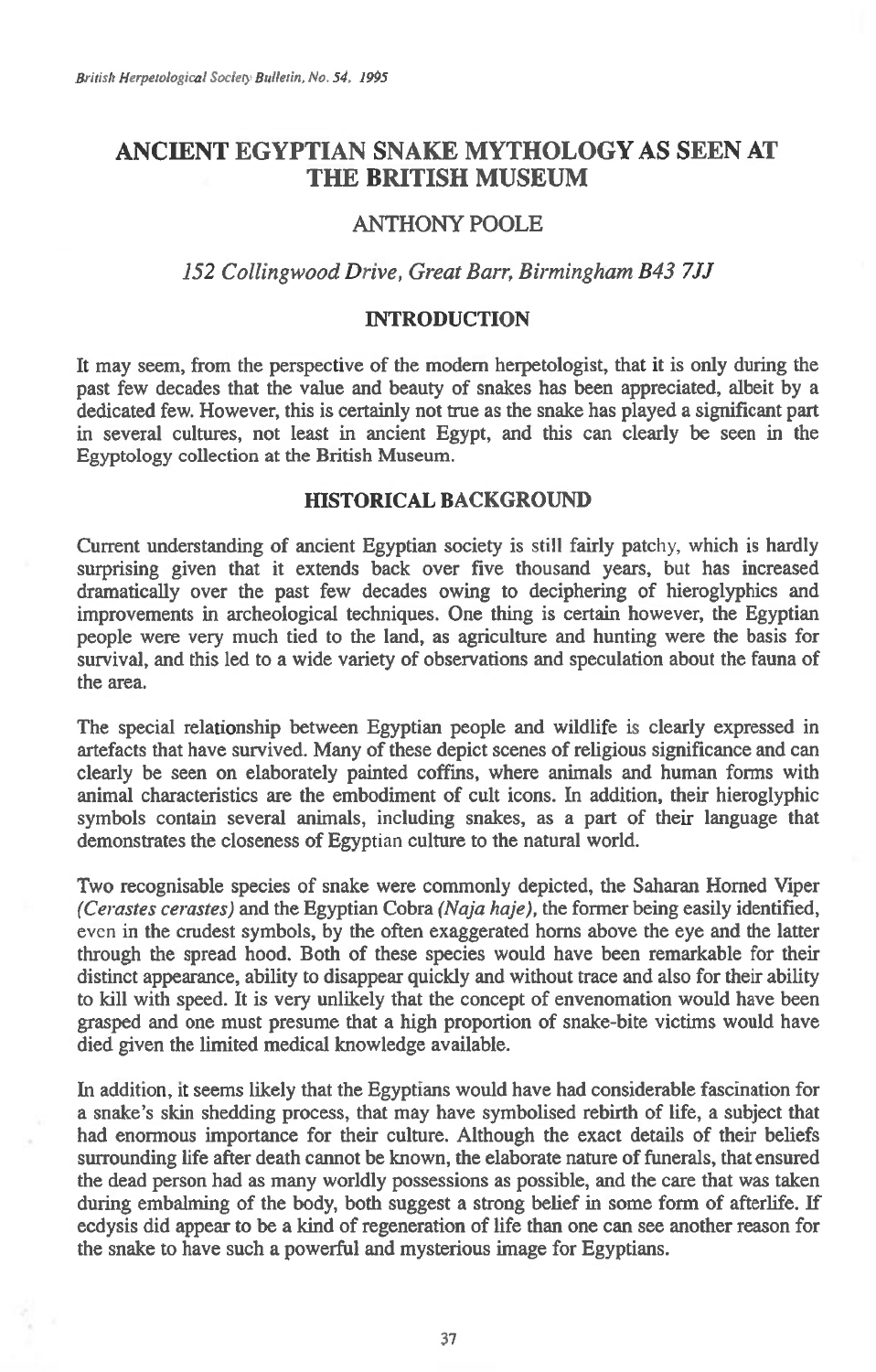One of history's most famous snakes, the 'asp' of Cleopatra fame, may also provide an insight into their cultural significance. As Professor Cloudsley-Thompson (1994) points out in a recent paper, the snake most likely to have been responsible for Cleopatra's death was the Egyptian Cobra, but why choose to commit suicide by using a snake rather than a simpler method? In fact, Cleopatra had attempted suicide previously, once with a knife and once by setting fire to a building. Both these attempts were made under pressure, but the final one was a more considered effort. The choice of the 'asp' may have been made because of its association with the sun God Ra, which, according to the historian W.W. Tam, was seen as his divine minister capable of deifying those killed.

So, one can see there is a substantial amount of historical evidence suggesting that snakes had significant role in Egyptian mythology and this can clearly be seen at the British Museum.

#### **SNAKE REPRESENTATION**

Many of the exhibits in the Egyptology collection are herpetologically interesting, the following being especially noteworthy:

**Exhibit No. 29779 The Coffin of Nebudjat Priestess of Min (Post 200 B.C.).** The main depiction on the lid is of the passage of the Sun God in a boat from day to night, who is represented at the back of a line of twelve protectors. These are people and animal-headed people, with various symbolic functions, that are using a snake as a protective force. Each of the people have their arms held down by their sides in order to support the body of a huge snake that stretches the entire length of the line of people. Its body is grey with regular black crossbars and the head region is an exaggeration of a cobra's hood. This formidable creature is arrayed against four grotesque green dog-like creatures apparently attacking the boat.

There are other snake images on this coffin, but their meaning is less clear. On each side of the lid there are fifteen boxes that contain animal headed human forms, one side having a snake above every box. They are all facing in one direction, uniform in size and are painted in a concertina form that is probably an exaggeration of a snake's movement. It seems very likely that these images would have had considerable importance to ancient Egyptians, given their prominence on the coffin and that they appear above the human forms, but a more precise significance can only be conjecture.

**Exhibit No. 22942 Coffin of Ahmose, Theban Official (c. 1050 B.C.).** This example is probably more than 800 years earlier than the previous one and also shows snake symbolism. On the floor of the coffin is a representation of the dead King Amenophis I, patron of Theben workmen, that provides two very important Egyptian images seen on many different artefacts. Firstly, the King is shown wearing a crown that has a Cobra rearing at the front, which believed to have come into existence when Upper and Lower Egypt were united as one political entity, and symbolises the King's power. Just above this is an representation of the Sun God Ra as winged and with two Cobras coming from him. This clearly shows the direct relationship between the most important God and snakes.

**Exhibit No. 22939 Coffin of Priestess, Tjentmutengebtiu (c. 1000 B.C.).** Several of the depictions on the outside of this coffin are of snakes that have wings, an association that seems relatively commonplace. On both sides one can see a fairly large image, some 8 inches by 8 inches of winged cobras alongside two figures that wear the crown of unified Egypt. It may be that ancient Egyptians believed snakes had wings as a necessary method of movement in the spiritual world, possibly because of their close association with the Sun God, who may have been regarded as an airborne powers.